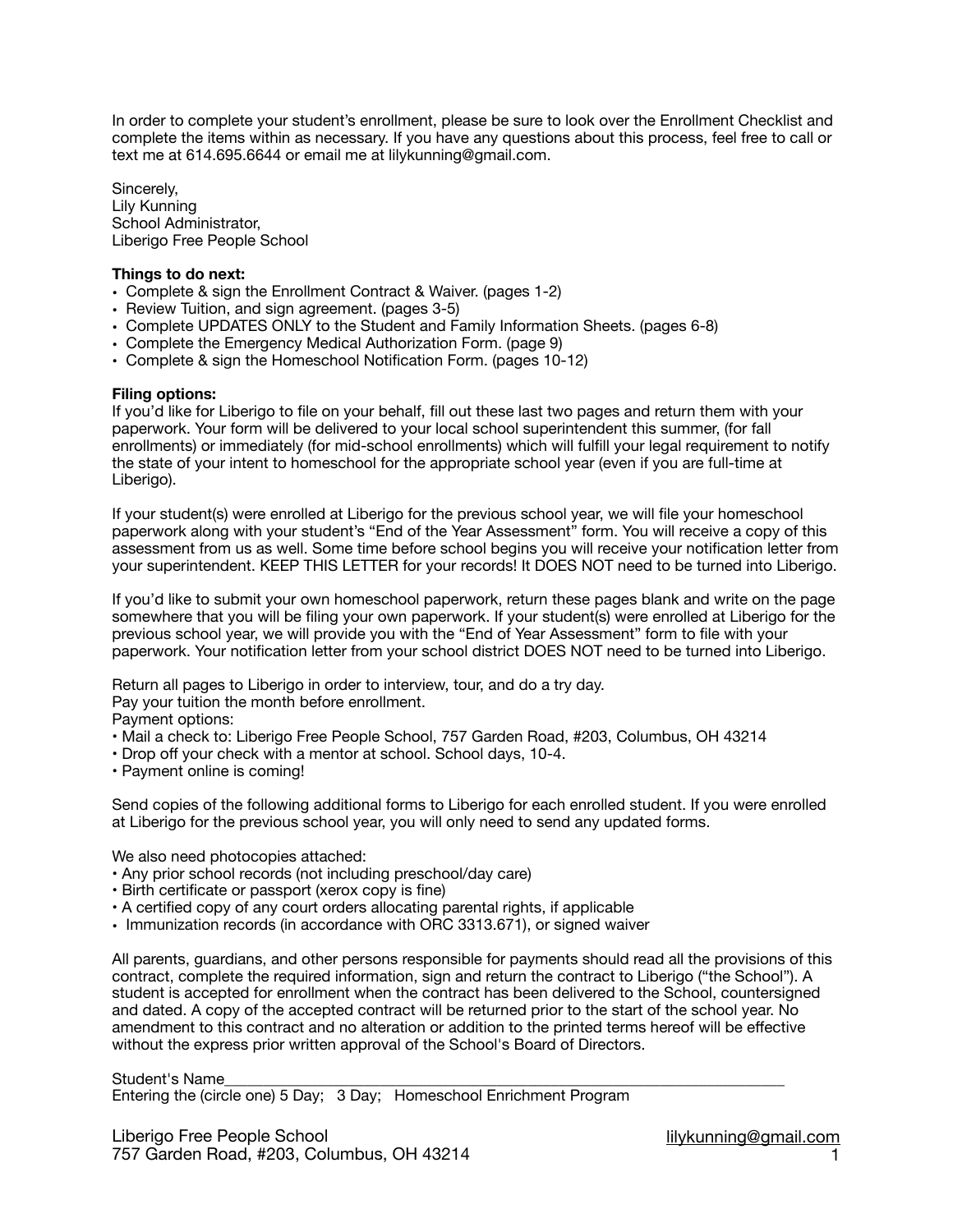for the **Academic Year** 

In consideration of the acceptance of this contract by the School, the undersigned agrees to pay the required TOTAL TUITION for the all dates attended, give 30 days notice to cease tuition payments, and any additional fees incurred and agrees to be bound by the provisions of this contract. So long as tuition and fee payments are not delinquent, tuition payments are due no later than the dates listed on this contract.

**Enrollment for the 2020/2021 Academic Year is conditioned upon the following terms:** 

1. Tuition payments must be received by the School on or before each due date.

2. Acceptance of enrollment constitutes an agreement to pay the full academic year's account, comprised of both TOTAL TUITION and all related fees and expenses of the student. While we accept monthly payments, tuition for the year is due upon acceptance of this agreement. The School is entitled to be reimbursed for any attorney's fees and costs incurred in the collection of any unpaid balance. 3. For your convenience, we offer monthly payment plans for your tuition. Please check which payment plan you choose:

\_\_\_\_ One payment of the entire remaining balance, due by May 1 of the previous academic year.

Monthly payments due by the 15th of each month.

4. An account is considered delinquent if not paid by the 15th of the month. A late payment fee \$25 per month, will be charged on a delinquent account. Whenever a tuition or fee account becomes past due for a period of 60 days from its due date then, unless the School shall obtain adequate security acceptable to the School for such account within that 60 day period, the student will be withheld from classes until the delinquency is cured. If the delinquency is not cured within an additional 30 day period, the student will be dismissed.

5. One characteristic of the School that we feel is unique and are proud of is our commitment to building community. We host social events in addition to fundraisers, for example. In the spirit of community and to the benefit of the School, each family is required to give their time to the success of the School. A basic requirement of 10 hours per child per month is expected, and more is encouraged. People giving 25 hours a week or more get free tuition for one child. We understand that not every family has the capacity to give time as freely as others; for this reason families may choose to contribute \$25/hour in lieu of work share time. This \$25/hour constitutes, in part, the student's fee that are due under this Agreement.

6. The student and the student's family agree to comply with and be subject to the School's rules and policies as set forth in the Family Handbook, as amended from time to time.

7. During the school year, photos of the children will be taken for education and publicity purposes. No students' faces will be shown in any pictures published without permission from the parent/guardian of those student(s).

I give permission for photos of my child to be used by Liberigo I DO NOT give permission for photos of my child to be used by Liberigo

Accepted: All legal guardians must sign this contract:

| Signature                         | Date: |
|-----------------------------------|-------|
| #1 Person Responsible for Payment |       |
|                                   |       |
| Signature                         | Date: |
| $\cdots$ $\sim$<br>.              |       |

#2 Person Responsible for Payment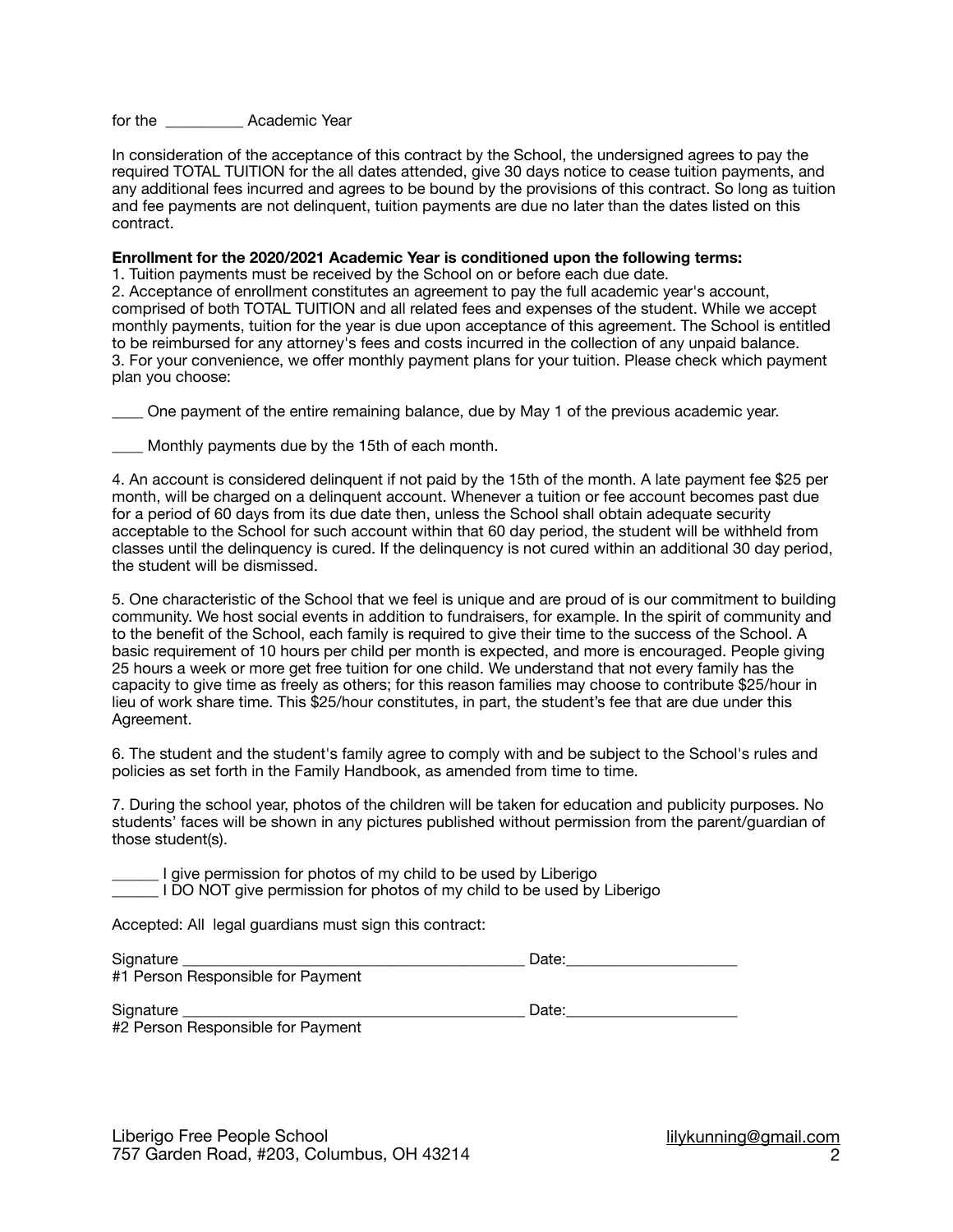#### **Waiver of Liability 2019/2020 Academic Year**

Students will be supervised at all times while attending Liberigo "the School", and we have a lower ratio of students to mentors than most schools. As we grow, we will strive to maintain a maximum mentor/ student ratio of 1:10. When we have families' explicit permission, students can go on school outings and field trips and will use the buddy system during those times.

We value taking risks at Liberigo. We encourage the kids to take physical, social, emotional and academic risks and to learn from them. Physical risks may include running, climbing, rolling, spinning, building, jumping and swinging. We encourage students to make safe choices, but accidents happen. As a result, there may be bumps, bruises, scrapes, hurt bodies and hurt feelings. We will be providing every mentor with First Aid/CPR certification in our first year of operation and maintaining that as new folks come on board. Your tuition and fees help pay for this. All staff will be trained to attend to minor injuries. However, there always remains the possibility for more significant injuries to occur.

As the parent/guardian of  $\blacksquare$ there are risks of physical injury associated with participation in activities at School. I authorize qualified emergency medical professionals to examine and in the event of injury or serious illness, and to administer emergency care to the above named student. I understand every effort will be made to contact me to explain the nature of the problem prior to any involved treatment but understand and agree that contact may not be possible prior to the administration of emergency care. In the event it becomes necessary for the School to obtain emergency care for my student, neither the health care provider nor the School assumes legal liability or financial liability for expenses incurred.

I agree to release the School, its employees, agents, representatives, volunteers, landlords, and successors from any and all causes of action, claims, demands, damages, costs, expenses and/or suits at law or in equity, on account or relating to any act or omission by the School in connection with or incidental to enrolling my child with the School. The terms contained in this Waiver of Liability shall serve as a release for my heirs, estate, executor, administrator, and assignees, and the heirs, estate, executor, administrator, and assignees of my Child, and for all members of our family.

Does the student have any medical or physical condition, medication information, or allergies which could interfere with the student's safety? \_\_\_\_ Yes\* \_\_\_\_ No

(More detailed information to follow in Student Information Sheet)

\_\_\_\_\_\_\_\_\_\_\_\_\_\_\_\_\_\_\_\_\_\_\_\_\_\_\_\_\_\_\_\_\_\_\_\_\_\_\_\_\_\_\_\_\_\_\_\_\_\_\_\_\_\_\_\_\_\_\_\_\_\_\_\_\_\_\_\_\_

\_\_\_\_\_\_\_\_\_\_\_\_\_\_\_\_\_\_\_\_\_\_\_\_\_\_\_\_\_\_\_\_\_\_\_\_\_\_\_\_\_\_\_\_\_\_\_\_\_\_\_\_\_\_\_\_\_\_\_\_\_\_\_\_\_\_\_\_\_

(Note: Providing such notice does not lessen, reduce or otherwise change the assumption of risk that my child and I incur by enrolling in the School. Providing this information is only to assist the School in its attempts to provide the safest environment that is reasonably possible.) If yes, please describe:

 $\_$  ,  $\_$  ,  $\_$  ,  $\_$  ,  $\_$  ,  $\_$  ,  $\_$  ,  $\_$  ,  $\_$  ,  $\_$  ,  $\_$  ,  $\_$  ,  $\_$  ,  $\_$  ,  $\_$  ,  $\_$  ,  $\_$  ,  $\_$  ,  $\_$  ,  $\_$  ,  $\_$  ,  $\_$  ,  $\_$  ,  $\_$  ,  $\_$  ,  $\_$  ,  $\_$  ,  $\_$  ,  $\_$  ,  $\_$  ,  $\_$  ,  $\_$  ,  $\_$  ,  $\_$  ,  $\_$  ,  $\_$  ,  $\_$  , \_\_\_\_\_\_\_\_\_\_\_\_\_\_\_\_\_\_\_\_\_\_\_\_\_\_\_\_\_\_\_\_\_\_\_\_\_\_\_\_\_\_\_\_\_\_\_\_\_\_\_\_\_\_\_\_\_\_\_\_\_\_\_\_\_\_\_\_\_\_\_\_\_\_\_\_\_\_\_\_\_\_\_\_\_\_\_\_\_\_\_\_\_

 $\_$  , and the set of the set of the set of the set of the set of the set of the set of the set of the set of the set of the set of the set of the set of the set of the set of the set of the set of the set of the set of th

\_\_\_\_\_\_\_\_\_\_\_\_\_\_\_\_\_\_\_\_\_\_\_\_\_\_\_\_\_\_\_\_\_\_\_\_\_\_\_\_\_\_\_\_\_\_\_\_\_\_\_\_\_\_\_\_\_\_\_\_\_\_\_\_\_\_\_\_\_ (Signature of guardian #1) (Date)

(Signature of guardian #2) (Date) \*Both parents must sign unless only one has legal custody.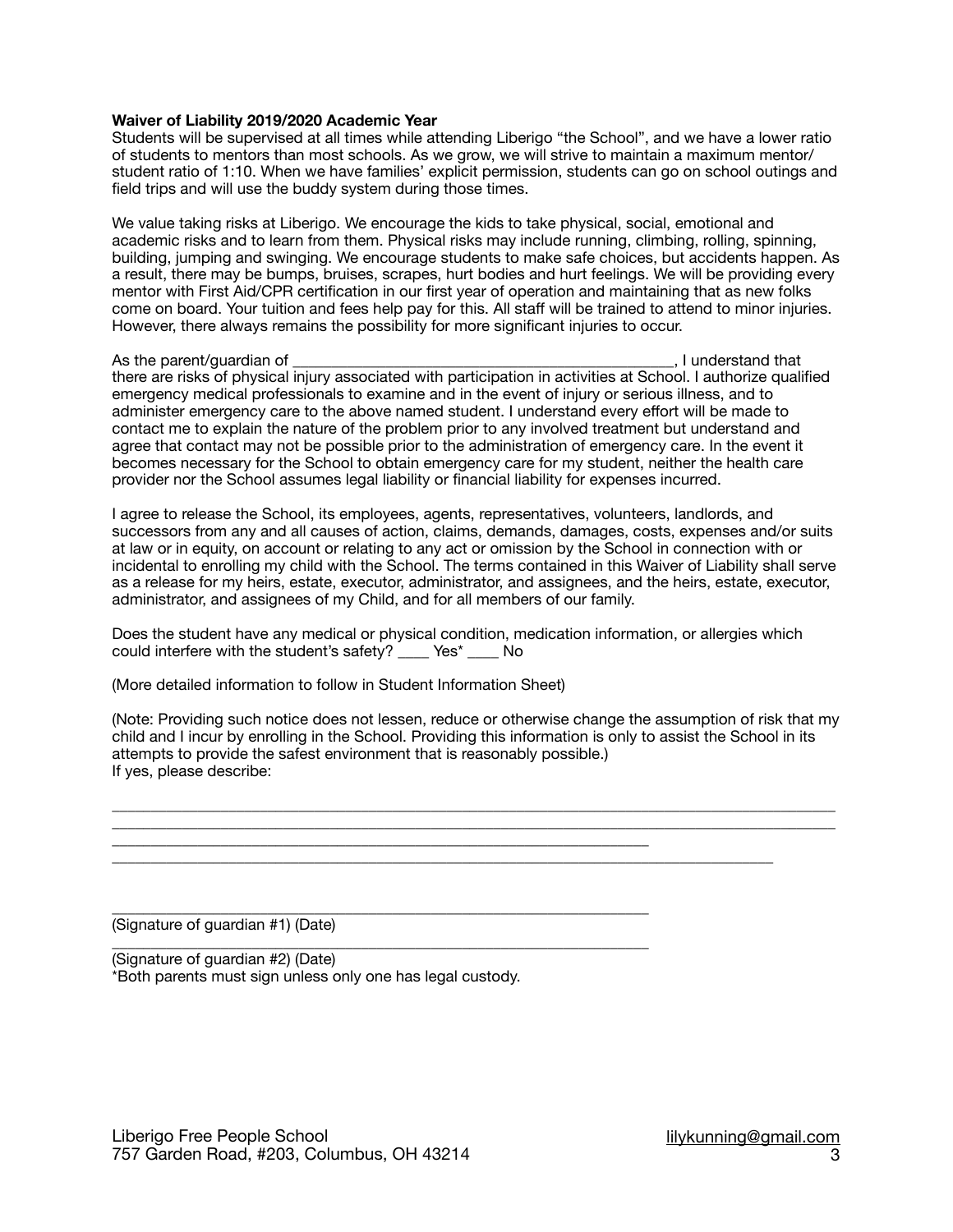## **Tuition Information 2019/2020 Academic Year**

These tuition options are being offered to help us make Liberigo affordable and accessible for as many families as possible. Tier 1 represents the true cost of enrollment, but every family's ability to pay is different. This allows us to offer discounted tuition rates on an honor system with no extra paperwork necessary. Your selection will not affect your child's placement or quality of education and no staff other than the School Manager of Liberigo will know which tier each family has chosen.

Tuition is based on the plan you select. If a child is sick or dos not come to school for a holiday of your choosing, tuition for that day is still due.

Tuition should be paid monthly by the 15th of each month.

| FT, PT, Enrichment                | <b>Comments</b>                                                                                                                                | <b>Tuition</b>                                                       | <b>Options</b>                                                                                                                              |
|-----------------------------------|------------------------------------------------------------------------------------------------------------------------------------------------|----------------------------------------------------------------------|---------------------------------------------------------------------------------------------------------------------------------------------|
| 5 Day Program                     | Full Time Enrollment, 5<br>days a week                                                                                                         | \$25 per school day $+10$<br>work share hours a<br>month.            | Families contributing<br>more work share can<br>have tuition discounted.                                                                    |
| 3 Day Program                     | Three days a week<br>enrollment. One of the<br>days attending should<br>be Wednesday, during<br><b>School Meeting</b>                          | $$30$ per day, $+10$ hours<br>of work share, per child<br>per month. | Families contributing<br>more work share can<br>have tuition discounted.                                                                    |
| Homeschool<br>Enrichment Program* | 1-2 days a week. No<br><b>School Meeting</b><br>requirement (but<br>encouraged to<br>understand the school<br>and if enrollment is<br>desired) | \$35 per day                                                         | Limited to one<br>academic year before a<br>student chooses<br>whether they want to be<br>enrolled in the school<br>for 3 or 5 days a week. |

**Please select your tier as well as your chosen payment plan:**

Homeschool Enrichment is an option to try out the school for the first year. It allows students to come "a la carte" less than three days a week and pay a daily rate that does not require work share.

## **How to Pay:**

**Homeschool Enrichment** signs in & pays the day of their arrival by cash or check. Online digital payments coming soon.

**FT and PT enrolled students** should pay monthly, ahead of the month in question (Pay for December on November 15 and so on).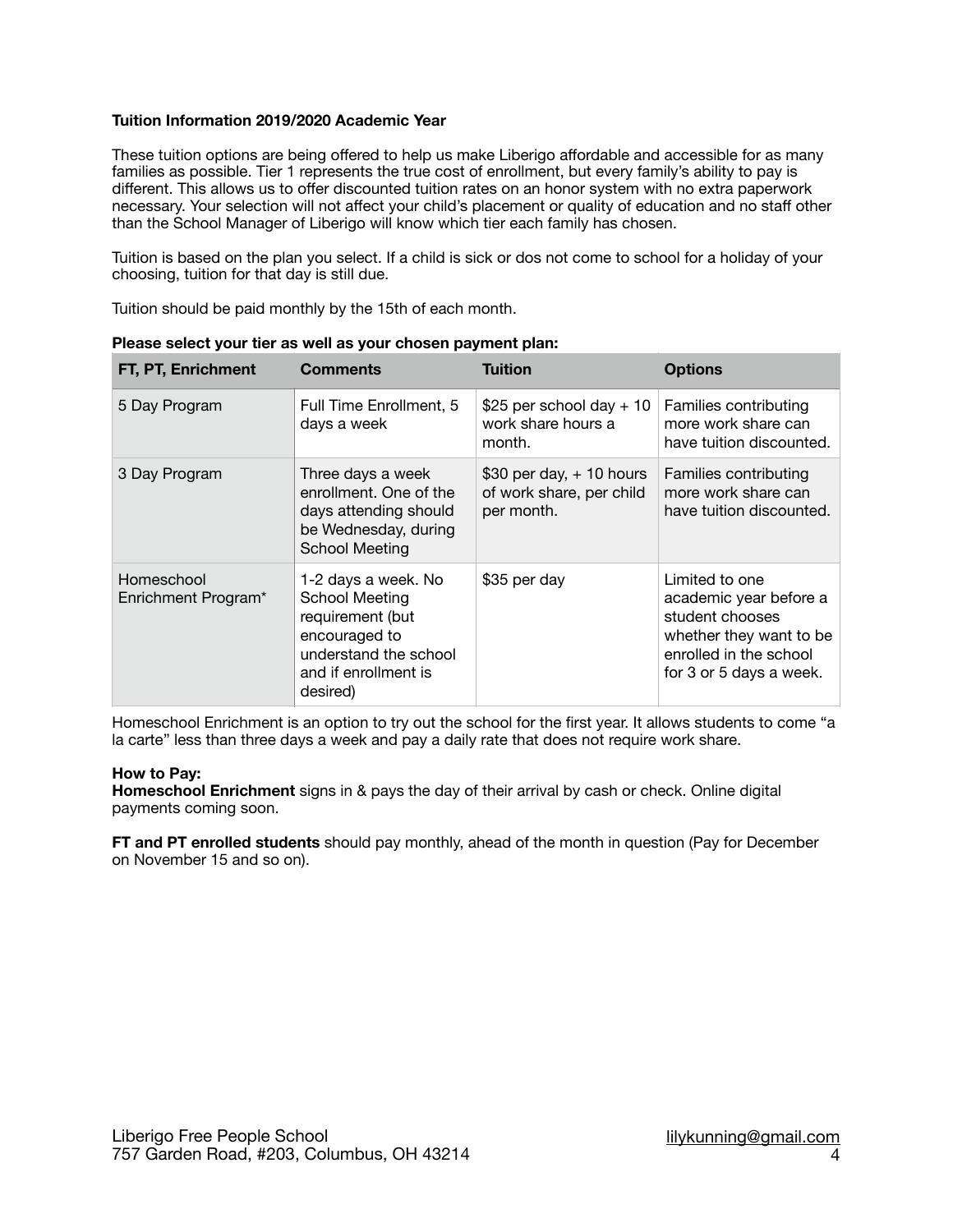## **2019/2020 School Year Payments**

| <b>Month/Year</b>            | 5 Day                                    | 3 Day                                    | <b>Comments</b>                                             |
|------------------------------|------------------------------------------|------------------------------------------|-------------------------------------------------------------|
| November 2019                | 18 days of school                        | 12 days of school                        | We are off Thanksgiving                                     |
| (Due in October)             | $($450 + 10 hours)$                      | $($360 + 10 hours)$                      | and the day after.                                          |
| December 2019                | 15 days of school                        | 9 days of school                         | We are off Dec 23-31.                                       |
| (Due in November)            | $($375 + 10 hours)$                      | $($270 + 10 hours)$                      |                                                             |
| January 2020                 | 21 days of school                        | 9 days of school                         | We are off Jan 1 & 20.                                      |
| (Due in December)            | $($525 + 10 hours)$                      | $($270 + 10 hours)$                      |                                                             |
| February 2020                | 20 days of school                        | 12 days of school                        | No holidays.                                                |
| (Due in January)             | $($500 + 10 hours)$                      | $($360 + 10 hours)$                      |                                                             |
| March 2020                   | 26 days of school                        | 13 days of school                        | No holidays.                                                |
| (Due in February)            | $($650 + 10 hours)$                      | $($390 + 10 hours)$                      |                                                             |
| April 2020<br>(Due in March) | 17 days of school<br>$($425 + 10 hours)$ | 12 days of school<br>$($390 + 10 hours)$ | We are off one week for<br>Spring Break: April<br>$20 - 24$ |
| May 2020                     | 20 days of school                        | 12 days of school                        | We are off for Memorial                                     |
| (Due in April)               | (\$500 + 10 hours)                       | $($390 + 10 hours)$                      | Day, May 25)                                                |

## (**Monthly payments for 5 and 3 day arrangements (due by the 15th of each month prior):**

We are working out summer enrichment programs now for families that want to participate. Stay tuned!

**I agree to pay a month ahead, by the 15th of the month prior for my student's tuition(s) and have reviewed and made arrangements for the above payments.**

**\_\_\_\_\_\_\_\_\_\_\_\_\_\_\_\_\_\_\_\_\_\_\_\_\_\_\_\_\_\_\_\_\_\_\_\_\_\_\_\_\_\_\_\_\_\_\_\_\_\_\_\_\_\_\_\_\_\_\_\_\_\_\_\_\_\_\_\_\_\_\_\_\_\_\_\_\_\_\_\_\_\_\_\_\_\_\_\_\_\_\_**

**Additional Work Hours defraying some tuition cost noted here by School Administrator:**

\_\_\_\_\_\_\_\_\_\_\_\_\_\_\_\_\_\_\_\_\_\_\_\_\_\_\_\_\_\_\_\_\_\_\_\_\_\_\_\_\_\_\_\_\_\_\_\_\_\_\_\_\_\_\_\_\_\_\_\_\_\_\_\_\_\_\_\_\_ (Signature of guardian #1) (Date)

\_\_\_\_\_\_\_\_\_\_\_\_\_\_\_\_\_\_\_\_\_\_\_\_\_\_\_\_\_\_\_\_\_\_\_\_\_\_\_\_\_\_\_\_\_\_\_\_\_\_\_\_\_\_\_\_\_\_\_\_\_\_\_\_\_\_\_\_\_ (Signature of guardian #2) (Date) \*Both parents must sign unless only one has legal custody.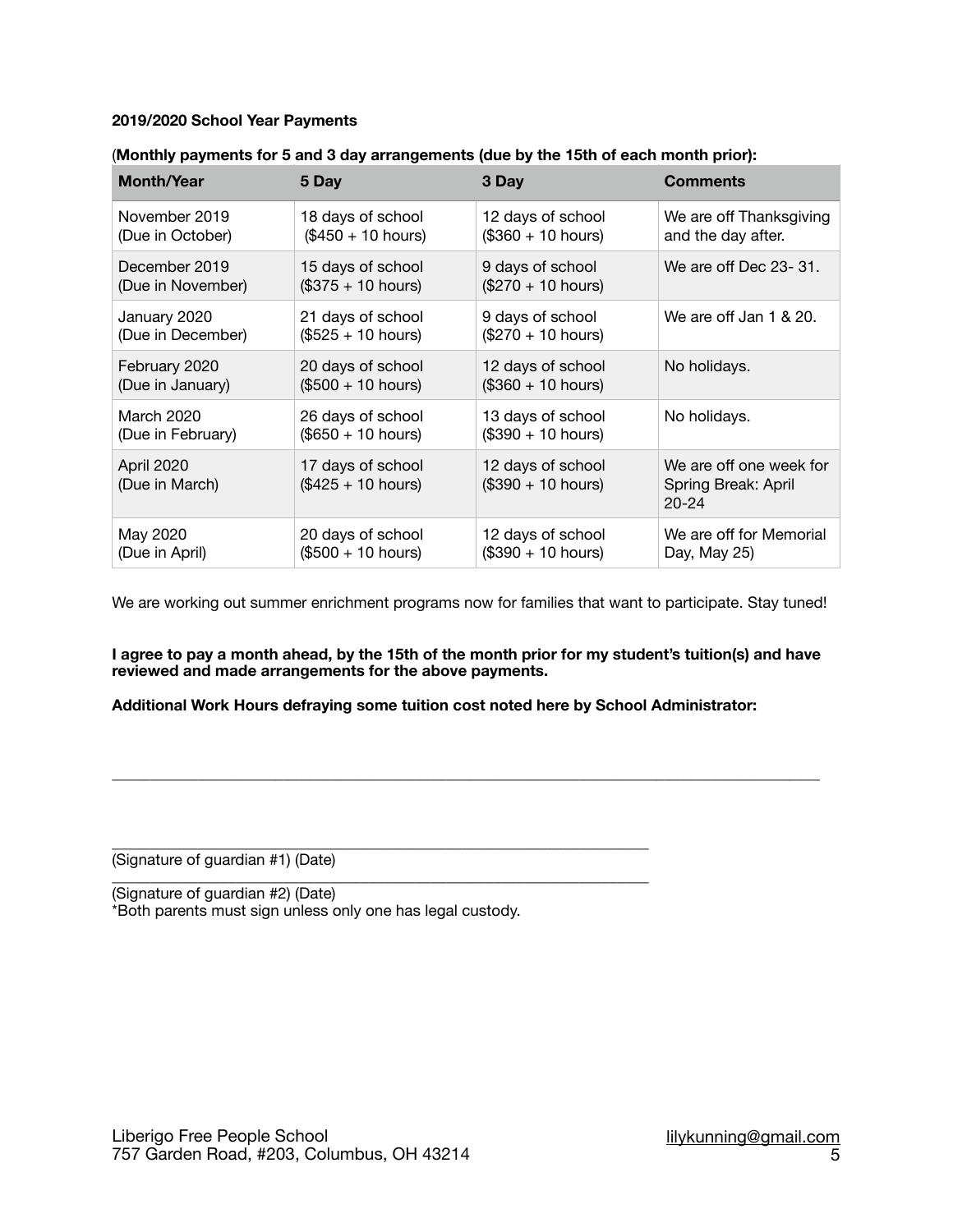**Student's Information** 

| Last                                                                                                                                                                |                                                                                                                                                                                                                                                                                |  |
|---------------------------------------------------------------------------------------------------------------------------------------------------------------------|--------------------------------------------------------------------------------------------------------------------------------------------------------------------------------------------------------------------------------------------------------------------------------|--|
| Ethnicity:                                                                                                                                                          | Social Security Number ________ - ______ -________ Preferred Pronouns: ____________________________                                                                                                                                                                            |  |
|                                                                                                                                                                     |                                                                                                                                                                                                                                                                                |  |
|                                                                                                                                                                     | Primary Contact Phone _____ - _____ - _________ Does child have own mobile phone? Y/N                                                                                                                                                                                          |  |
|                                                                                                                                                                     |                                                                                                                                                                                                                                                                                |  |
|                                                                                                                                                                     |                                                                                                                                                                                                                                                                                |  |
| Other person(s) who also live in the household?                                                                                                                     |                                                                                                                                                                                                                                                                                |  |
|                                                                                                                                                                     |                                                                                                                                                                                                                                                                                |  |
|                                                                                                                                                                     |                                                                                                                                                                                                                                                                                |  |
| (please specify below) $\bigcirc$ Drug Allergies (please specify below) $\bigcirc$ Epilepsy<br>$\bigcirc$ ADHD $\bigcirc$ Other (please use other pages to explain) | Does the student have diagnoses that the school should be aware of to keep student safe?<br>$\circlearrowright$ Autism Spectrum $\circlearrowright$ SPD $\circlearrowright$ Past Trauma (please specify below) $\circlearrowright$ Diabetes $\circlearrowright$ Food Allergies |  |
|                                                                                                                                                                     | Does this student have any known intolerances/allergies? If yes, please list and let us know about<br>treatment (epipen, etc). Do we need to ban certain allergens from common spaces for this?                                                                                |  |
| etc.) Feel free to add pages.                                                                                                                                       | Does this student have any formative experiences you'd like us to know about? (trauma, recent changes,                                                                                                                                                                         |  |
| please explain or attach documentation.                                                                                                                             | Does this student have any medical or IEP/learning differences that we should be aware of? If yes,                                                                                                                                                                             |  |
| an adult?                                                                                                                                                           | Is this student taking any medications that we should be aware of? If yes, please explain how it could<br>affect their school day. Do they take it themselves, need reminders, or do they need it administered by                                                              |  |
| positive, negative, traumatic?                                                                                                                                      | Tell us about this students' past school experience. (private, public, homeschool, un-school, etc.). Was it                                                                                                                                                                    |  |
|                                                                                                                                                                     |                                                                                                                                                                                                                                                                                |  |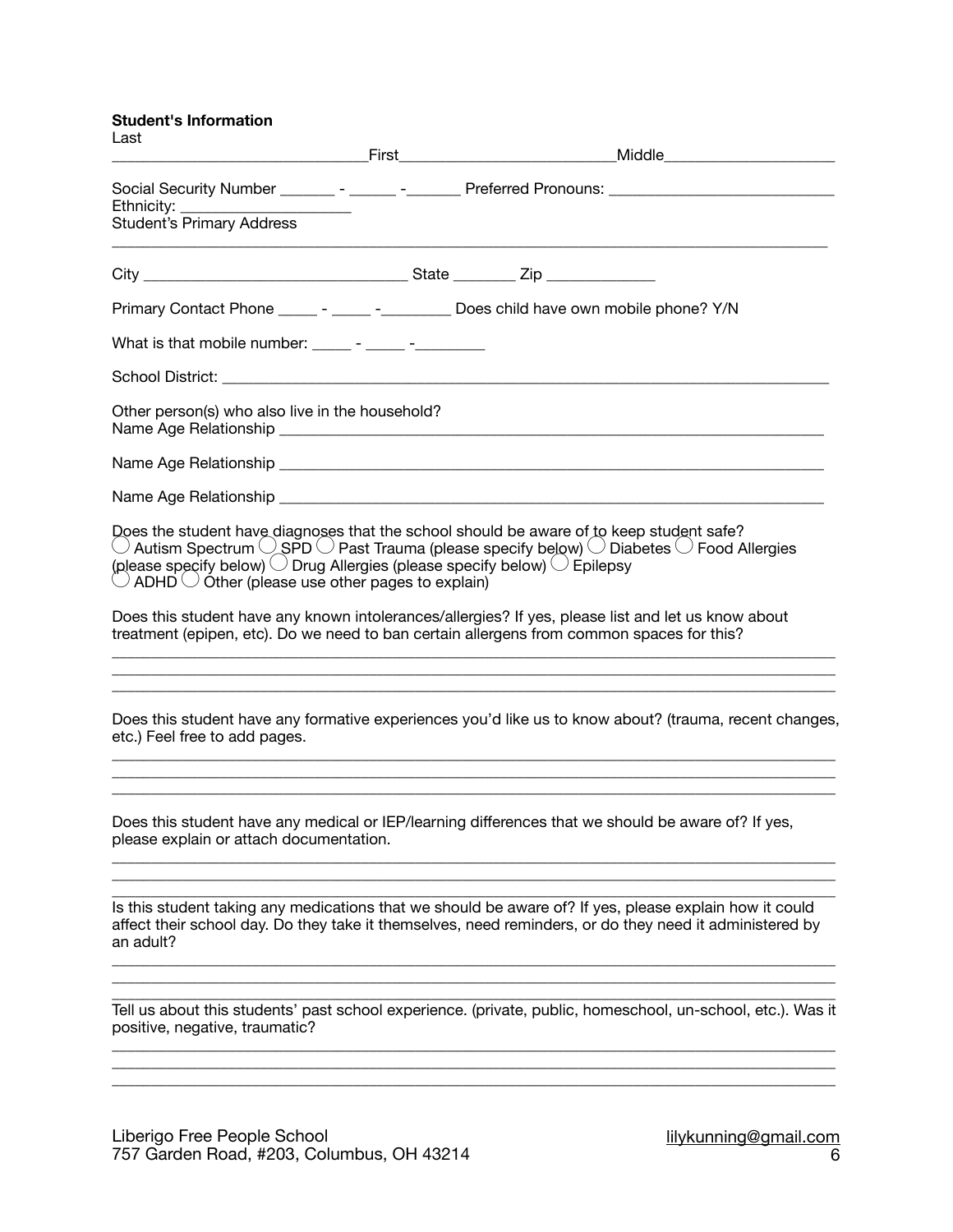Know that most kids need to go through a de-schooling process when becoming a self-directed learner. Most kids do not understand how to self manage, because schools do all that work themselves and simply tell kids what to do. This process of learning how to plan and self-educate can take time and our mentors will assist in this process.

## **Primary Adult Information (family member doing work share hours)**

| <b>First</b>                                                                                                                                                                                                                            | Address (if different from student's primary address)  |                                                                                                                                                                                                                                                                                                                 |
|-----------------------------------------------------------------------------------------------------------------------------------------------------------------------------------------------------------------------------------------|--------------------------------------------------------|-----------------------------------------------------------------------------------------------------------------------------------------------------------------------------------------------------------------------------------------------------------------------------------------------------------------|
|                                                                                                                                                                                                                                         |                                                        |                                                                                                                                                                                                                                                                                                                 |
|                                                                                                                                                                                                                                         |                                                        |                                                                                                                                                                                                                                                                                                                 |
|                                                                                                                                                                                                                                         |                                                        |                                                                                                                                                                                                                                                                                                                 |
|                                                                                                                                                                                                                                         |                                                        | Does the student live with this parent/guardian? Full time Part time (please circle one)                                                                                                                                                                                                                        |
| Yes No<br>apps will need to be downloaded.                                                                                                                                                                                              |                                                        | Would you like to sign up to receive our email newsletters with information about upcoming events, etc?<br>This person will need to get on Slack and/or Google Classroom. Emails will be added to that apps and                                                                                                 |
|                                                                                                                                                                                                                                         |                                                        | We will compile a school directory including names, phone numbers and email addresses which will only<br>be shared with families enrolled at Liberigo. Would you like to include the contact information associated<br>with this person in our school directory? Phone: ____Yes ____No · Email: ____Yes _____No |
|                                                                                                                                                                                                                                         |                                                        | What volunteer opportunities are you most interested in? (circle as many as you'd like)                                                                                                                                                                                                                         |
| Serving on Committees: Fundraising, Justice<br>Other opportunities: Cleaning before/after school<br><b>Education Administrative work</b><br>Board position<br>Laundry<br>Website building/maintenance<br>Graphic Design<br>Social Media | Adult Mentors (School Day Supervisions and assistance) |                                                                                                                                                                                                                                                                                                                 |
| Secondary Adult Information (family member doing work share hours)                                                                                                                                                                      |                                                        |                                                                                                                                                                                                                                                                                                                 |
|                                                                                                                                                                                                                                         |                                                        |                                                                                                                                                                                                                                                                                                                 |
|                                                                                                                                                                                                                                         |                                                        |                                                                                                                                                                                                                                                                                                                 |
|                                                                                                                                                                                                                                         |                                                        |                                                                                                                                                                                                                                                                                                                 |
|                                                                                                                                                                                                                                         |                                                        |                                                                                                                                                                                                                                                                                                                 |
|                                                                                                                                                                                                                                         |                                                        | Does the student live with this parent/guardian? Full time Part time (please circle one)                                                                                                                                                                                                                        |
| Yes No                                                                                                                                                                                                                                  |                                                        | Would you like to sign up to receive our email newsletters with information about upcoming events, etc?                                                                                                                                                                                                         |

Liberigo Free People School 757 Garden Road, #203, Columbus, OH 43214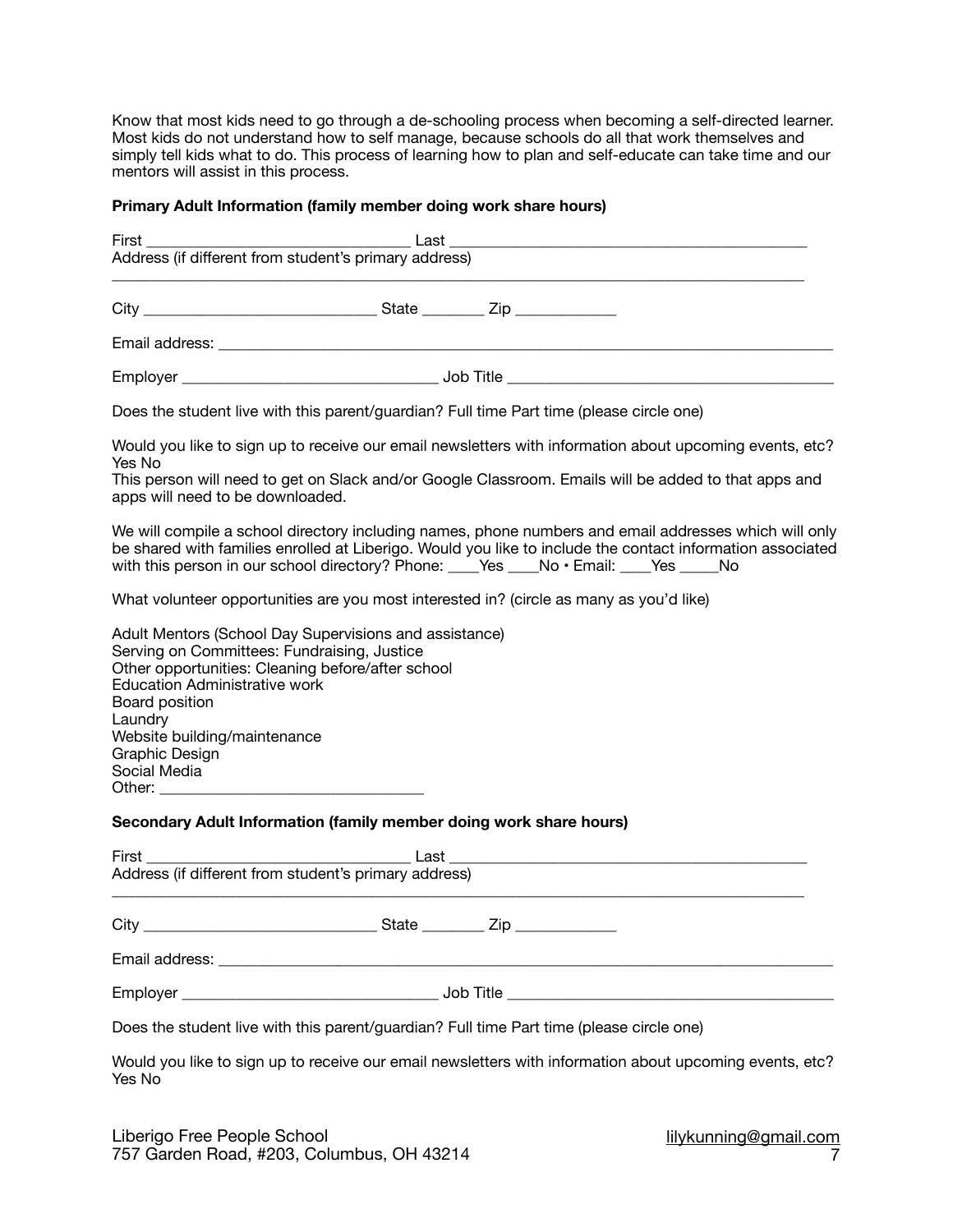This person will need to get on Slack and/or Google Classroom. Emails will be added to that apps and apps will need to be downloaded.

We will compile a school directory including names, phone numbers and email addresses which will only be shared with families enrolled at Liberigo. Would you like to include the contact information associated with this person in our school directory? Phone: \_\_\_\_Yes \_\_\_\_No • Email: \_\_\_\_Yes \_\_\_\_\_No

What volunteer opportunities are you most interested in? (circle as many as you'd like)

| Adult Mentors (School Day Supervisions and assistance) |
|--------------------------------------------------------|
| Serving on Committees: Fundraising, Justice            |
| Other opportunities: Cleaning before/after school      |
| <b>Education Administrative work</b>                   |
| Board position                                         |
| Laundry                                                |
| Website building/maintenance                           |
| Graphic Design                                         |
| Social Media                                           |
| Other:                                                 |

## **Additional Adult Information Primary Adult Information (family member doing work share hours)**

| First<br>Last                                                                                                                                                                                                                                                                                     |                                                                                                                                                                                                                     |
|---------------------------------------------------------------------------------------------------------------------------------------------------------------------------------------------------------------------------------------------------------------------------------------------------|---------------------------------------------------------------------------------------------------------------------------------------------------------------------------------------------------------------------|
| Address (if different from student's primary address)                                                                                                                                                                                                                                             |                                                                                                                                                                                                                     |
|                                                                                                                                                                                                                                                                                                   |                                                                                                                                                                                                                     |
|                                                                                                                                                                                                                                                                                                   |                                                                                                                                                                                                                     |
|                                                                                                                                                                                                                                                                                                   |                                                                                                                                                                                                                     |
| Does the student live with this parent/guardian? Full time Part time (please circle one)                                                                                                                                                                                                          |                                                                                                                                                                                                                     |
| Yes No<br>apps will need to be downloaded.                                                                                                                                                                                                                                                        | Would you like to sign up to receive our email newsletters with information about upcoming events, etc?<br>This person will need to get on Slack and/or Google Classroom. Emails will be added to that apps and     |
| with this person in our school directory? Phone: ____Yes ____No · Email: ____Yes _____No                                                                                                                                                                                                          | We will compile a school directory including names, phone numbers and email addresses which will only<br>be shared with families enrolled at Liberigo. Would you like to include the contact information associated |
| What volunteer opportunities are you most interested in? (circle as many as you'd like)                                                                                                                                                                                                           |                                                                                                                                                                                                                     |
| Adult Mentors (School Day Supervisions and assistance)<br>Serving on Committees: Fundraising, Justice<br>Other opportunities: Cleaning before/after school<br><b>Education Administrative work</b><br>Board position<br>Laundry<br>Website building/maintenance<br>Graphic Design<br>Social Media |                                                                                                                                                                                                                     |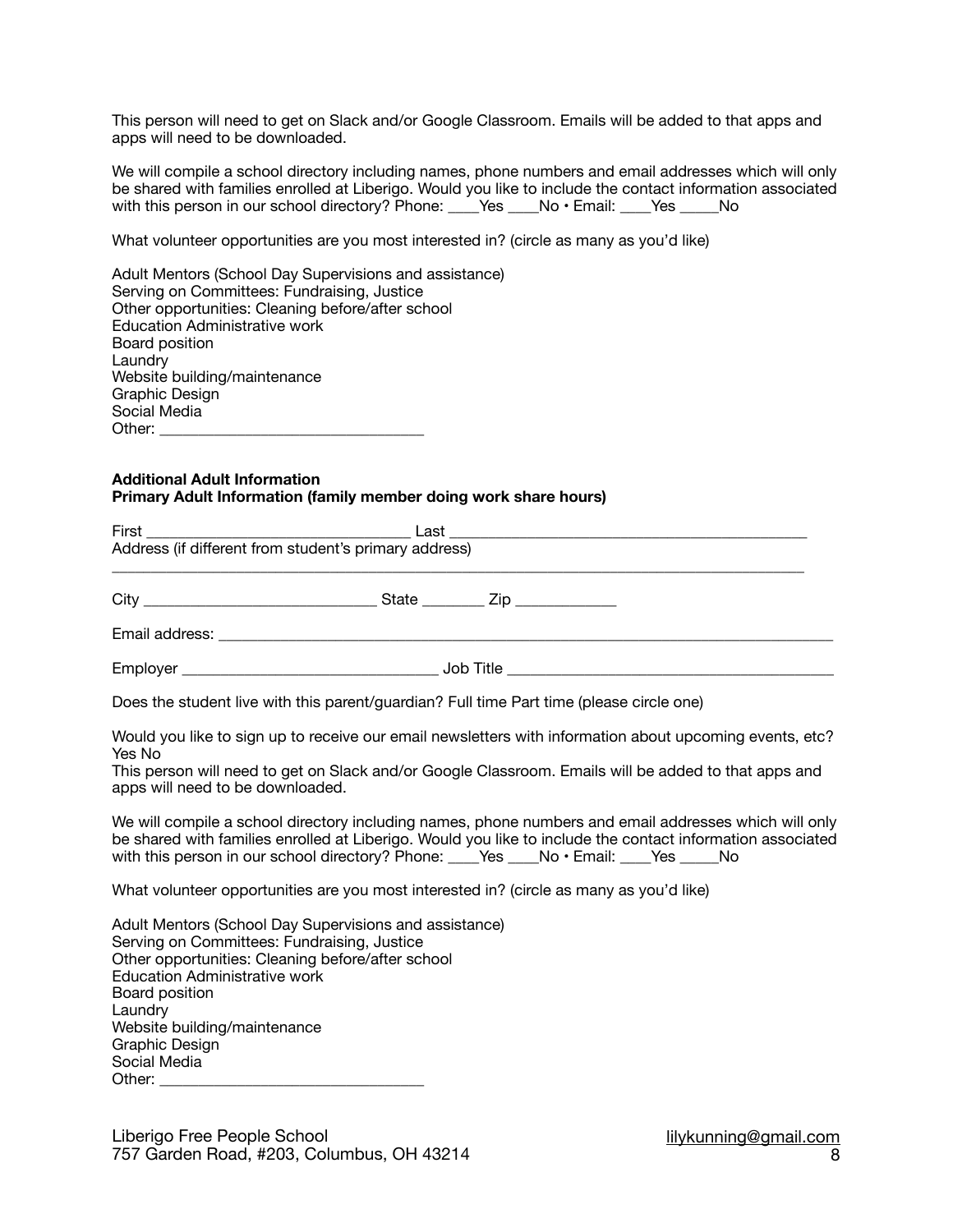## **Emergency Medical Authorization Form (Ohio Revised Code 3313.712) 2019/2020 Academic Year**

Address\_\_\_\_\_\_\_\_\_\_\_\_\_\_\_\_\_\_\_\_\_\_\_\_\_\_\_\_\_\_\_\_\_\_\_\_\_\_\_\_\_\_\_\_\_\_\_City\_\_\_\_\_\_\_\_\_\_\_\_\_\_\_\_\_\_\_\_Zip\_\_\_\_\_\_\_\_\_\_\_\_

Purpose- To enable parents and guardians to authorize the provision of emergency treatment for children who become ill or injured while under school authority, when parents or guardians cannot be reached.

Telephone of Primary Adult:\_\_\_\_\_\_\_\_\_\_\_\_\_\_\_\_\_\_\_\_\_\_\_\_\_\_\_ Secondary Adult:\_\_\_\_\_\_\_\_\_\_\_\_\_\_\_\_\_\_\_\_\_\_\_\_\_\_

## EMERGENCY CONTACTS:

Please list names in the order they should be contacted if parents cannot be reached:

| <b>Name of Adult</b>                          | Relationship | <b>Daytime Phone</b> | <b>Alternate Phone</b> |
|-----------------------------------------------|--------------|----------------------|------------------------|
| <b>Primary Adult</b>                          |              |                      |                        |
| <b>Secondary Adult</b>                        |              |                      |                        |
| <b>Additional Emergency</b><br>Contact        |              |                      |                        |
| <b>Additional Emergency</b><br><b>Contact</b> |              |                      |                        |
| <b>Additional Emergency</b><br><b>Contact</b> |              |                      |                        |

## **PART 1 OR PART 2 MUST BE COMPLETED:**

## **PART 1: TO GRANT CONSENT**

I hereby give consent for the following medical care providers and local hospital to be called:

Doctor\_\_\_\_\_\_\_\_\_\_\_\_\_\_\_\_\_\_\_\_\_\_\_\_\_\_\_\_\_\_Phone\_\_\_\_\_\_\_\_\_\_\_\_\_\_\_\_\_\_

Dentist **Example 20** Phone

Medical Specialist **Medical** Specialist **Redical** Phone

Local Hospital\_\_\_\_\_\_\_\_\_\_\_\_\_\_\_\_\_\_\_\_\_\_\_\_\_\_\_\_\_\_\_\_\_\_\_\_\_\_\_\_\_\_\_\_\_\_\_

Emergency Room Phone Number

In the event reasonable attempts to contact me have been unsuccessful, I hereby give my consent for (1) the administration of any treatment deemed necessary by above-named doctor, or, in the event the designated preferred practitioner is not available, by another licensed physician or dentist; and (2) the transfer of the child to any hospital reasonably accessible. This authorization does not cover major surgery unless the medical opinions of two other licensed physicians or dentists, concurring in the necessity for such surgery, are obtained prior to the performance of such surgery. Facts concerning the child's medical history including allergies, medications being taken, and any physical impairments to which a physician should be alerted:

\_\_\_\_\_\_\_\_\_\_\_\_\_\_\_\_\_\_\_\_\_\_\_\_\_\_\_\_\_\_\_\_\_\_\_\_\_\_\_\_\_\_\_\_\_\_\_\_\_\_\_\_\_\_\_\_\_\_\_\_\_\_\_\_\_\_\_\_\_\_\_\_\_\_\_\_\_\_\_\_\_\_\_\_\_\_\_\_\_\_\_\_

\_\_\_\_\_\_\_\_\_\_\_\_\_\_\_\_\_\_\_\_\_\_\_\_\_\_\_\_\_\_\_\_\_\_\_\_\_\_\_\_\_\_\_\_\_\_\_\_\_\_\_\_\_\_\_\_\_\_\_\_\_\_\_\_\_\_\_\_\_\_\_\_\_\_\_\_\_\_\_\_\_\_\_\_\_\_\_\_\_\_\_\_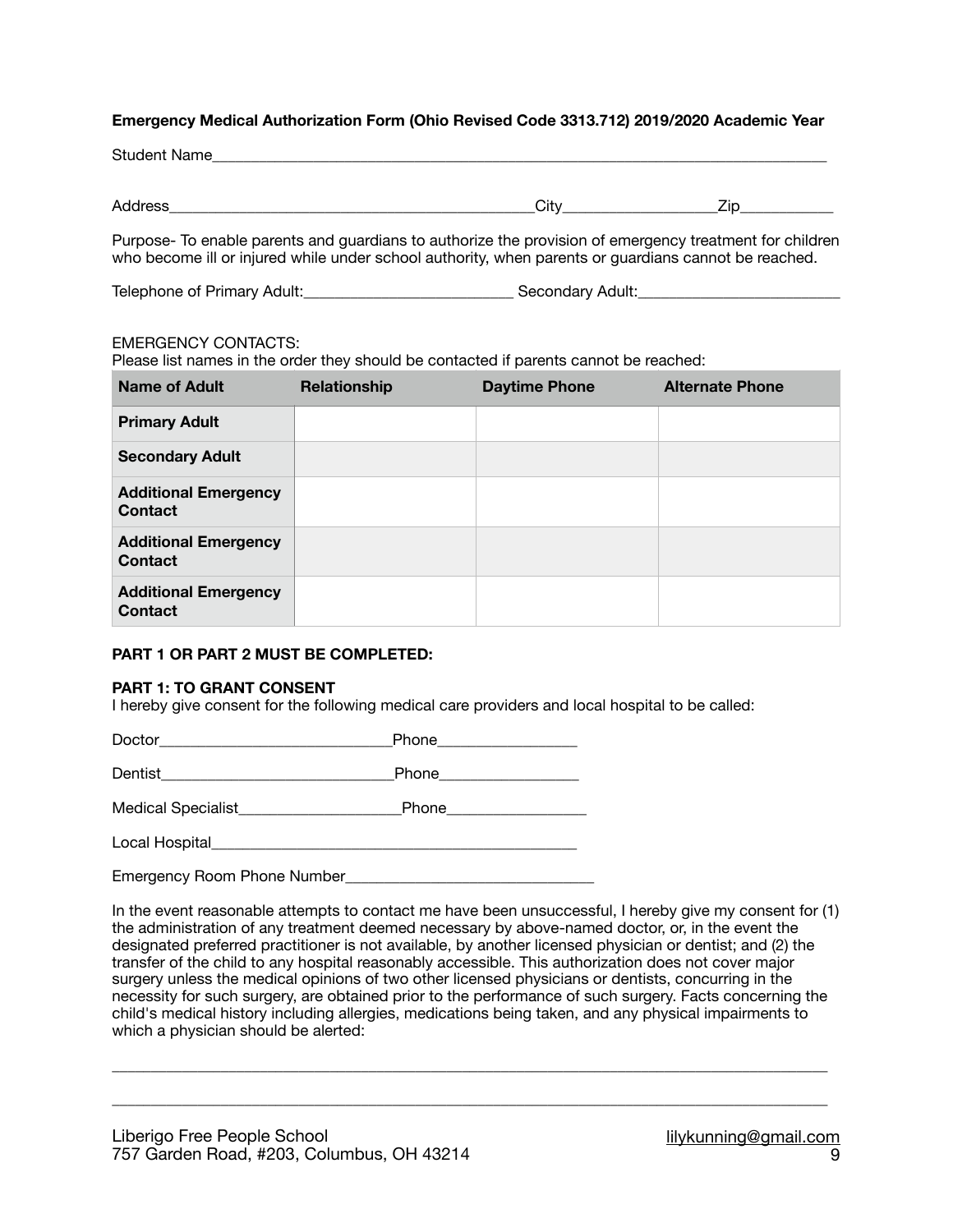| ~<br>ັ       | _______ |
|--------------|---------|
| л<br>1991 VV |         |

# PART 2: REFUSAL TO CONSENT

I do NOT give my consent for emergency medical treatment of my child. In the event of illness or injury requiring emergency treatment, I wish the school authorities to take the following action:

|         | Date |
|---------|------|
|         |      |
|         |      |
| Address |      |
|         |      |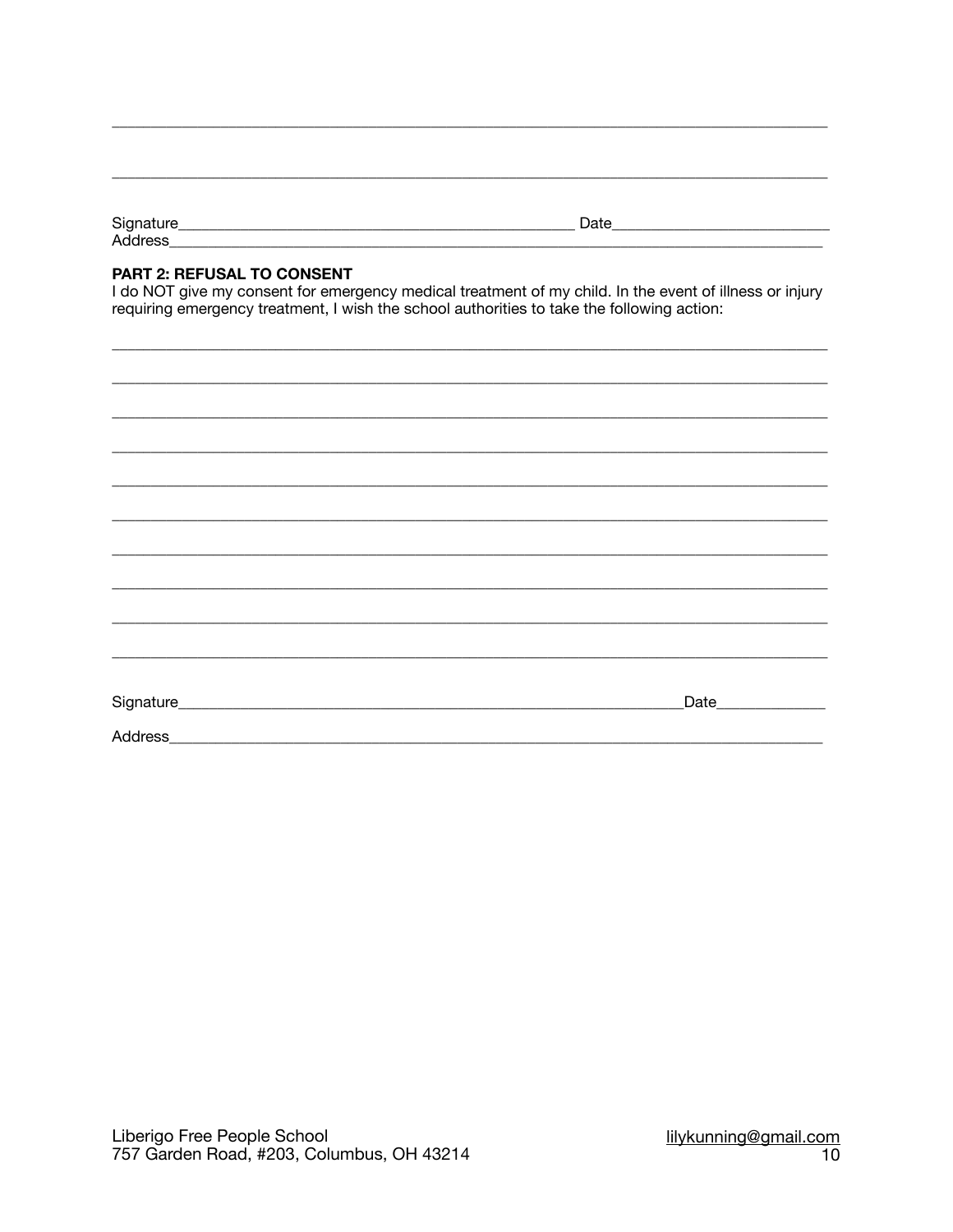## **Home Education Notification (Ohio Administrative Code 3301-34-03) 2019/2020 Academic Year**

| Parent/Guardian #1                |                                                                                                                                                                                    |  |
|-----------------------------------|------------------------------------------------------------------------------------------------------------------------------------------------------------------------------------|--|
| Home Address                      |                                                                                                                                                                                    |  |
| Parent/Guardian #2                |                                                                                                                                                                                    |  |
|                                   |                                                                                                                                                                                    |  |
| Teachers (in addition to parents) |                                                                                                                                                                                    |  |
|                                   | Lily Kunning, Educator, Liberigo Free People School 254 Agler Road, 43230; 614.695.6644                                                                                            |  |
|                                   | Devin Fraze, Educator, Liberigo Free People School 254 Agler Road, 43230; 614.695.6644<br>Jodi Sandoval, Educator, Liberigo Free People School 254 Agler Road, 43230; 614.695.6644 |  |
|                                   | Heather Dean, Educator, Liberigo Free People School 254 Agler Road, 43230; 614.695.6644                                                                                            |  |
|                                   | Jesi Davis, Educator, Liberigo Free People School 254 Agler Road, 43230; 614.695.6644                                                                                              |  |
|                                   | Kristin March, Educator, Liberigo Free People School 254 Agler Road, 43230; 614.695.6644                                                                                           |  |
|                                   | DeAnna White, Educator, Liberigo Free People School 254 Agler Road, 43230; 614.695.6644                                                                                            |  |
| Student #1 Information            |                                                                                                                                                                                    |  |
|                                   |                                                                                                                                                                                    |  |
| Student #2 Information            |                                                                                                                                                                                    |  |
|                                   |                                                                                                                                                                                    |  |
| Student #3 Information            |                                                                                                                                                                                    |  |

The students will receive an education at Liberigo Free People School as well as at home that will include the following subjects- language, reading, spelling and writing; geography, history of the United States and Ohio; and national, state and local government; mathematics; science; health; physical education; fine arts, including music; and first aid, safety, and fire prevention.

#### **Brief outline of intended curriculum (for informational purposes only). Initial each assurance:**

First **Example 2 Last Last C Last C Date of Birth** 

We will be attending Liberigo Free People School, whose curriculum builds its framework from the Ohio Learning Standards and the Excellence in Environmental Education Guidelines for Learning, incorporating all the subjects mentioned above. Their focus is on the three domains of childhood development: cognitive, physical, and social-emotional. Liberigo also integrates life skills and practical knowledge, and has a curriculum that is immersive, integrated, and emergent. It has an overarching framework of democracy in action, teaching with freedom comes responsibility.

\_\_\_\_\_\_\_\_\_At home, the parents will supplement the curriculum at Liberigo and follow a student-directed curriculum with one learning opportunity naturally leading to the next through a wide variety of traditional and non-traditional learning experiences.

List of materials parents may use for home education (for informational purposes only) We may use any of the following items for home education: Liberigo Free People School's child-driven curriculum and materials, textbooks, workbooks, maps and resource materials, newspapers and magazines, library loan materials, basic office supplies, multimedia resources including but not limited to DVD's, software, musical recordings, computer and internet access, family activities, classes and resources at our local recreation centers, field trips and travel, pen pals, games, pets, musical instruments, etc., local museum and zoo memberships, and home school support group resources and activities.

\_\_\_\_\_\_\_\_\_The students will be provided a minimum of nine hundred hours of education each school year.

Caregivers listed above have earned high school diplomas.